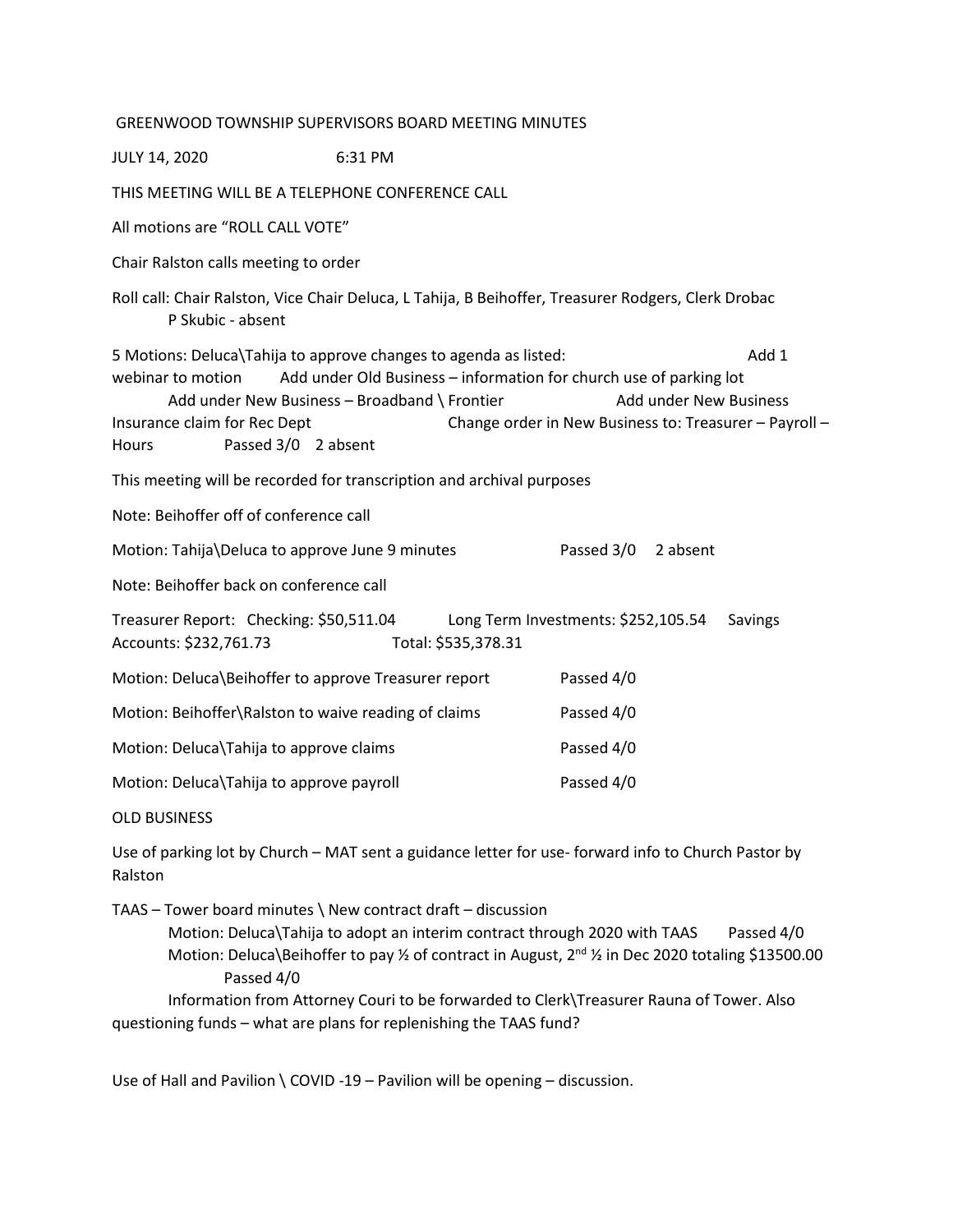Motion: Deluca\Tahija to approve opening the Pavilion to public use – following MHD guidelines

Passed 4/0 Noting: The Hall will not be open – no events, no town board meetings

Budget – continue next month

Motion: Deluca\Beihoffer to approve Frontier proposal for extending service to a residence on Birch Point Road with no cost to township. Passed 4/0

John Bassing talked about the progress of the Broad band committee – July 1 the survey was completed. The providers now need to be approached to take on the project. Should have a proposal by mid-September.

Insurance claim for Rec dept – possible for the Rec dept to get donations? Ralston is not in favor of making a claim with MATIT. Possibly having the township donate the deductible amount for a claim.

## NEW BUSINESS

Motion: Deluca\Ralston to approve transfer of \$2000.00 to Trail Fund Passed 4/0

Motion: Deluca\Tahija to approve AWAIR – wording change to include office personnel Passed 4/0

Motion: Deluca\Tahija to approve Clerk \ 3 training Webinars – clerk basics \ election judge payroll \ posting vs publishing \$25.00 each Passed 4/0

Cares Funding – Explained by Tammy Mortaloni, Admin Secretary for FD. Cares Act provides for monies spent on COVID-19 to be reimbursed. A DUNS# and SAMS# are required. State will be auditing. Motion: Deluca\Tahija to appoint Tammy Mortaloni as head of Cares Act funding project Passed 4/0 Thank you to Tammy.

Motion: Deluca\Tahija to accept Treasurer Rodgers resignation as of July 31, 2020 Passed 4/0 Thank you to Pam Any committees Rodgers is on will be reassigned

Motion: Deluca\Beihoffer to appoint Belinda Fazio as interim Treasurer, finishing the Treasurer term Passed 4/0

Belinda Fazio appointed Tammy Mortaloni as deputy treasurer

Motion: Deluca\Ralston to change banking authority with Frandsen Bank to Chair Mike Ralston, Vice Chair Carmen Deluca, Clerk Sue Drobac, Deputy Clerk John Bassing, Treasurer Belinda Fazio and Deputy Treasurer Tammy Mortaloni effective Aug 1, 2020 Passed 4/0

Motion: Ralston\Deluca to approve Treasurer and Deputy Treasurer a rate of pay at \$25.00 \ hour with a time sheet Passed 4/0

Cares funding work can be reimbursed

Motion: Deluca\Beihoffer to approve work on Cares Funding by Tammy Mortaloni, at rate of pay at \$25.00 with time sheet Passed 4/0

Payroll – question of transferring payroll to treasurer- No